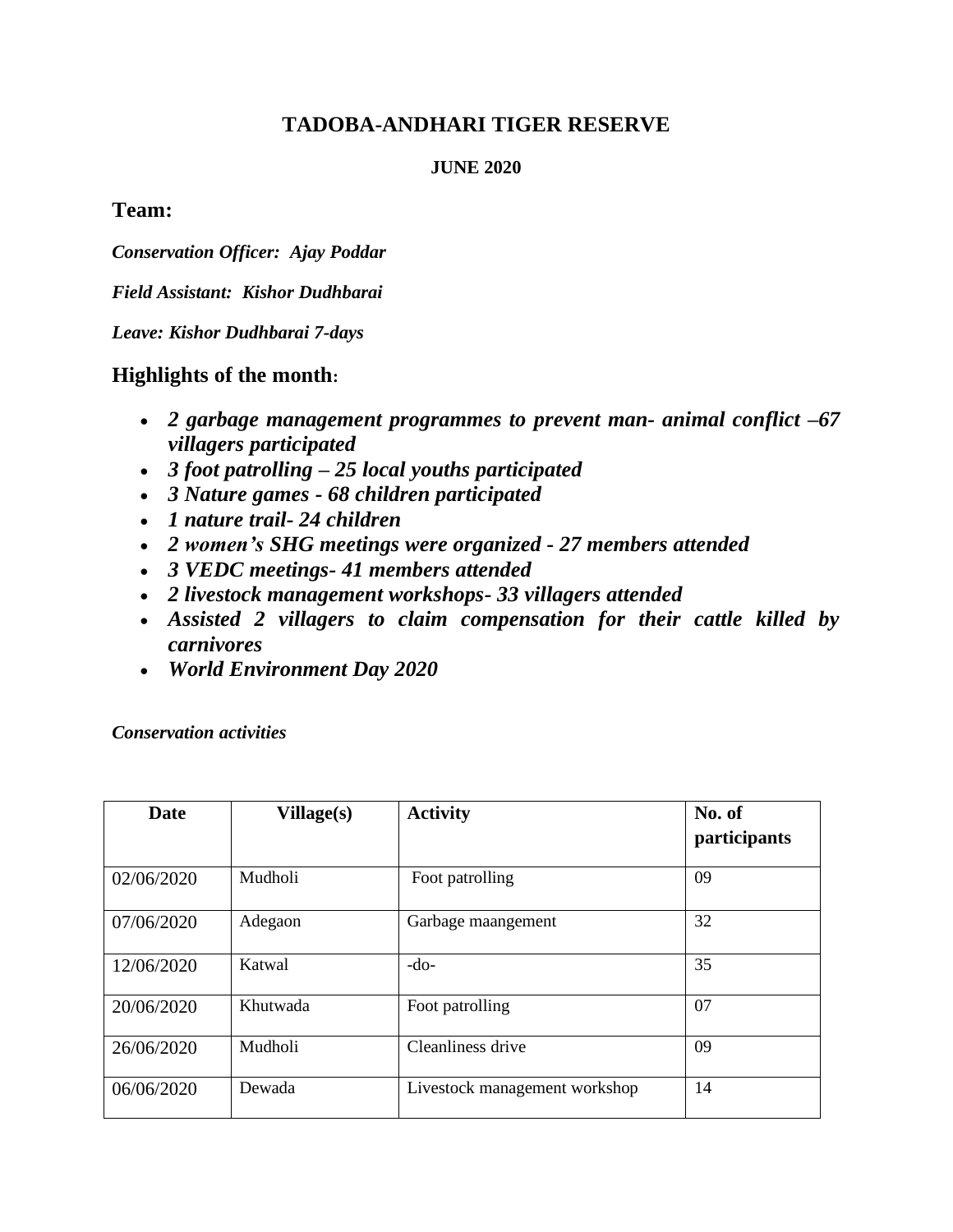| 13/06/2020 | Ashtha | $-dO-$       | 19  |
|------------|--------|--------------|-----|
|            |        | <b>Total</b> | 125 |

During the month of June, we organized garbage management meetings and activities with villagers of Mudholi and Adegaon. Programmes were organized in order to sanitize the area around villages, as garbage spillover and food leftovers lure wildlife into villages and cause mananimal conflict. We also collected over 8 kilograms of plastic litter through public participation (shramdhaan). A total of 67 villagers volunteered for the drives.



*Mudholi – Villagers volunteer for village cleanliness drive*



 *Mudholi- Children wash their hands after cleanliness drive*

We organized joint foot patrolling at Katwal, Khutwanda and Mudholi forest beats with forest and beat guard. Local youths accompanied us on foot patrolling. Patrolling team noted water levels of water bodies, hooves and pug marks, birds etc. team also learned about floral indicators of bio-diverse forest.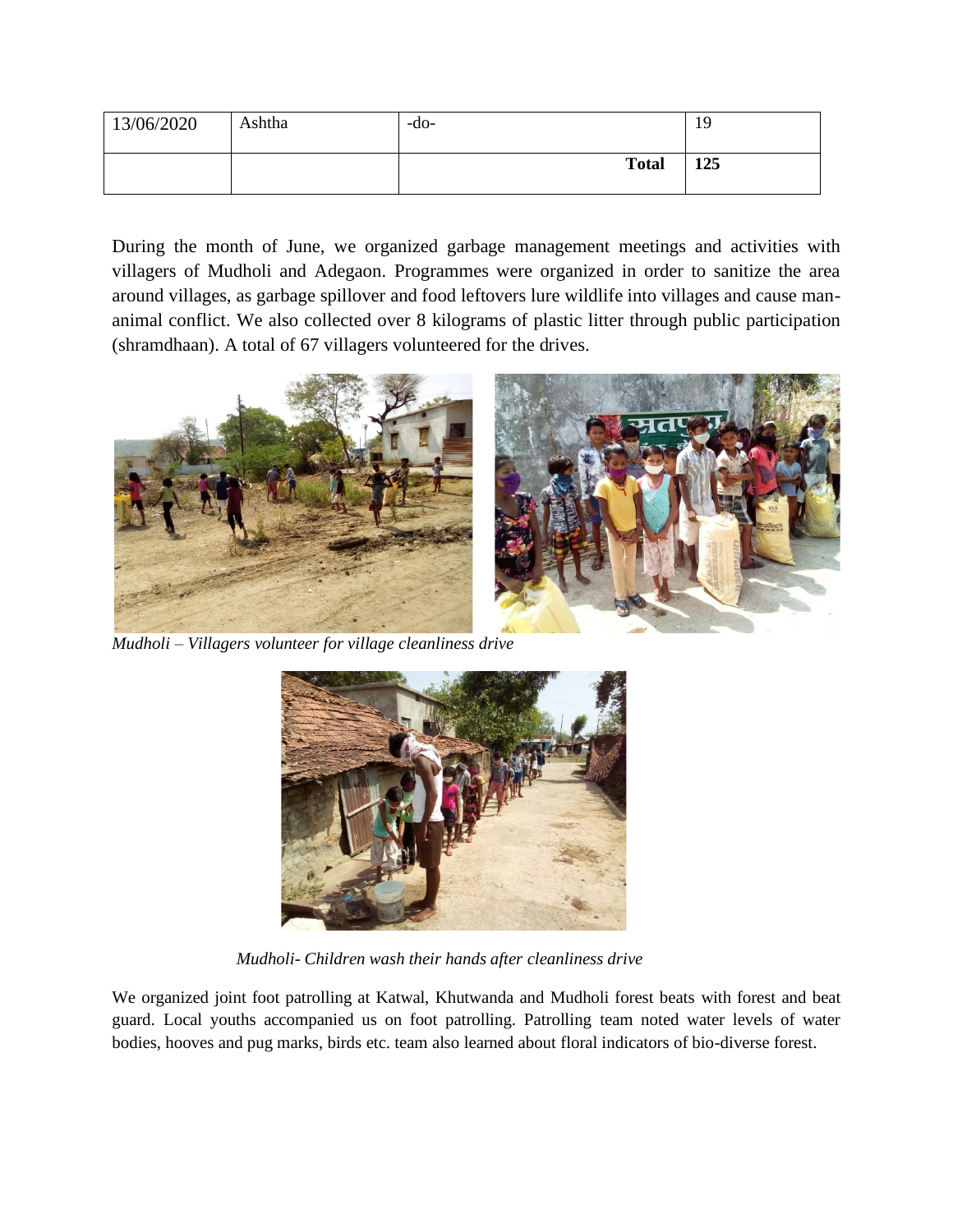

*Katwal- Youths patrol the a poaching prone area and observe hoof and pug marks during the patrol*

| Sr. no         | Date       | <b>Village/School</b> | <b>Programme</b>                  | <b>Participants</b> |  |
|----------------|------------|-----------------------|-----------------------------------|---------------------|--|
|                | 04/06/2020 | Khutwanda             | <b>Nature Game</b>                | 19                  |  |
| $\overline{2}$ | 08/06/2020 | <b>Bhamdeli</b>       | $-do-$                            | 23                  |  |
| 3              | 19/06/2020 | Mudholi               | $-do-$                            | 26                  |  |
| $\overline{4}$ | 29/06/2020 | $-do-$                | Nature and bird watching<br>trail | 24                  |  |
|                |            |                       | <b>Total</b>                      | 92                  |  |

*Environment Education Programme*

During the month of June, we organized students sensitizationa drive through wildlife conservation awareness and environmental education programme in Bhamdeli, Mudholi and Khutwanda village. We engaged children in interactive nature game where they learned about identification of wildlife and importance of their conservation. A total of 92 local children participatedin the activities.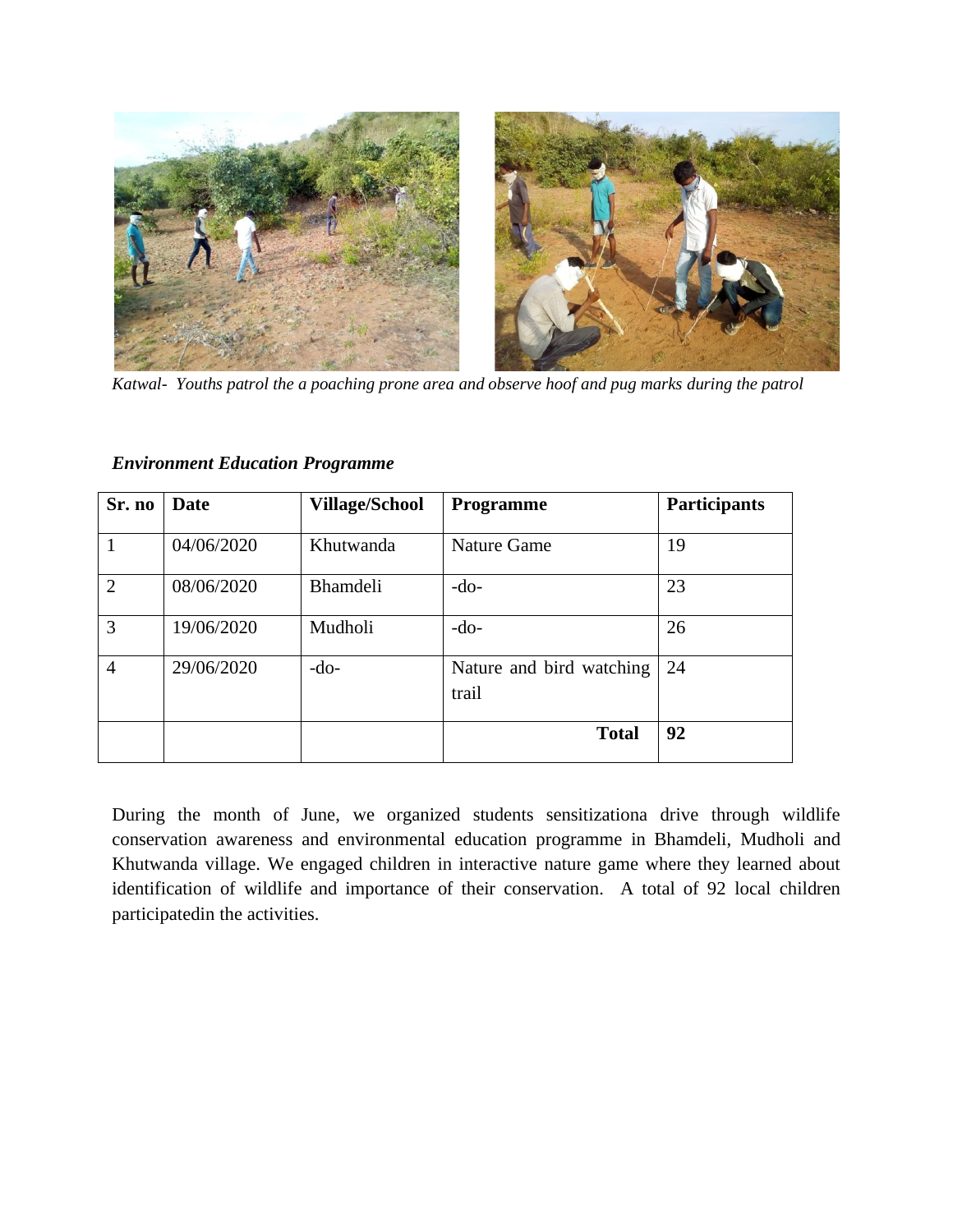

*(left)Bhamdeli- Children participate in an interactive nature game. (right) Khutwanda- Children observe birds during a bird watching and nature trail around a nearby water body.* 

| Sr.            | Date       | <b>Village</b> | Group       | <b>Attended</b> | Program    |
|----------------|------------|----------------|-------------|-----------------|------------|
| No.            |            |                |             |                 | introduced |
| 1              | 10/06/2020 | Mudholi        | <b>VEDC</b> | 16              |            |
| $\overline{2}$ | 14/06/2020 | Dewada         | <b>SHG</b>  | 12              |            |
| 3              | 16/06/2020 | Katwal         | <b>VEDC</b> | 15              |            |
| $\overline{4}$ | 18/06/2020 | Sitarampeth    | <b>VEDC</b> | 10              |            |
| 5              | 22/06/2020 | Mudholi        | <b>SHG</b>  | 15              |            |

#### *Employment Cell*

As nationwide lockdown was imposed, we spoke to each youth selected for four wheeler driver training over phone. We briefed them about the training format, duration etc. We also organized meetings with village eco-development committee (VEDC) and women self-help groups (SHG) members and discussed several livelihood issues post COVID-19 lockdown. Few members of SHGs are willing to take up face mask making workshop.

In VEDC meetings we discussed grazing issue and comprehensively spoke about increased livestock killings and its impacts by large carnivores.